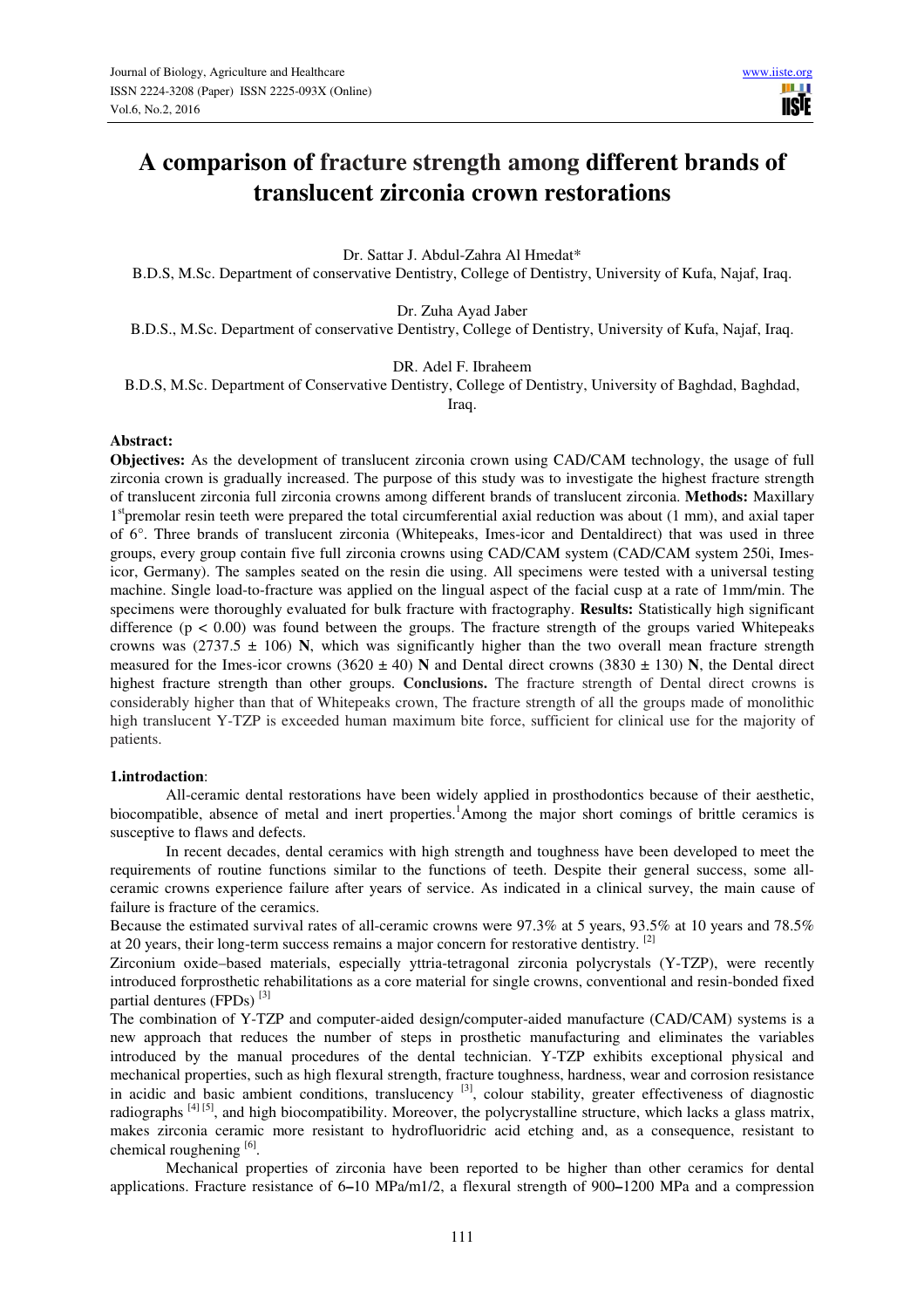**IISTE** 

resistance of 2000 MPa have been reported for it.<sup>19</sup>

Mechanical stress, in this case erosion by hard ceramic particles, induces phase transformation of the metastable tetragonal phase into the monoclinic phase and is associated with an increase in volume (~4%) and shear strain  $(-7%)$ <sup>[7]</sup>.

By favouring the development of surface stress–assisted phase transformation (tetragonal**→** monoclinic), the stresses induced by this kind of operation cause surface compressive stresses with an increased fracture toughness, low temperature degradation (LTD)<sup>[8]</sup>, and crack formation. This affects the flexural strength of zirconia components, in line with the damage induced  $[9] [10]$ .

Furthermore, the high kinetic energy of the impacting abrasive particles may chemically contaminate the surface during machining <sup>[11] [12]</sup>. Microcracks and defects that inherently grow during the thermal and mechanical processes can significantly influence the measurement of resistance.

# **1.1- OPTICAL QUALITY OF TRANSLUCENCY ZIRCONIA AND ITS IMPACT ON STRENGTH:**

The processing techniques mentioned by researchers, which led to increased translucency in the processed zirconia. Adding titanium oxide to yttrium-stabilized zirconia, and it was reported to be effective in densifying yttrium-stabilized zirconia.  **(13)**

**Tsukuma(14)** studied the effect of TiO2 on the transparency of zirconia, instead of translucency. He added 10 mol% TiO2 to 8 mol% vttrium-zirconia powder and sintered it to 1430 °C for 12 hrs and 1630 °C for 7 hrs.**15** The x-ray diffraction showed that TiO2 dissolved in ZrO and formed a solid solution, but the grain size in TiO2-doped zirconia was larger than in TiO2 un-doped. That indicates that TiO2 stimulates grain growth during sintering. It was found that the addition of TiO2 provides a fairly high transmittance to the zirconia. Moreover, the pressure associated with TiO2-adding technique led to pore migration, which is thought to increase the transparency and the strength as well.

# **1.2- Research Hypotheses:**

 (1) There is no difference in fracture strength between the three different brands of translucent zirconia crown restorations.

(2) All the different brands of translucent zirconia crown restorations have acceptable fracture strength values. NH

(1) There is difference in fracture strength between the three different brands of translucent zirconia crown restorations.

# **2-Materials and Method**

#### **2.1- Method:**

A dentoform left maxillary first premolar was prepared to receive all ceramic crown using a high speed hand piece with air-water coolant that was adapted to the suspending arm of the modified surveyor in such a way so that the long axis of the bur was paralleled to the long axis of the ivorine tooth, the horizontal arm of the surveyor permitted vertical as well as rotational movement around the tooth.

The die was prepared to receive a complete translucent zirconia crown figure (1), with the following preparation features: a90°radial shoulder finish line all around the tooth with (1 mm) depth, a total circumferential axial reduction was about (1 mm), and axial taper of 6° using a diamond bur No. (G846R). This bur was selected because it provides a shoulder finishing line; occlusal reduction of about 1mm was performed using a diamond disk bur No. (G818) figure (2) **[**Penwadee et al, 2009]**.** 

The prepared dentoform tooth was used as a pattern of the master die for completes the construction of translucent zirconia crowns by the CAD CAM imes-icon machine. After complete master die preparation remove it from the jaw base and than construct acrylic base figure (3) to the die to facilitate the procedure of the scanning.

Amount the master die at the scanning table with the gypsum base, the scanning table fixed with the 3D scanner by magnetic and than switch on the scanner and CAM computer to start the scanning as a following:

1-Insert the information of the case as: (patient name, technician name, address, and dentist name) and save the case, and name the type of the crown (full anatomy crown with minimum thickness 0.6mm.

2-Press scanning imes-icons to start the 2Dscanning to determine the position of the crown, and than continue with the 3Dscanning, the 3Dscanner figure. (4) will tack multipicture and then press match icon to get the 3D picture of the master die. Three-dimensional images were displayed on the computer monitor.

3-Desgin of the crown by press the design icon to open the design window and start the designing of full zirconia crown, the first step determined the finishing line, the crown done with the following features a minimum wall thickness of the core (1mm) and cement gap should have 0.05um thickness, the cement space started at 0.25mm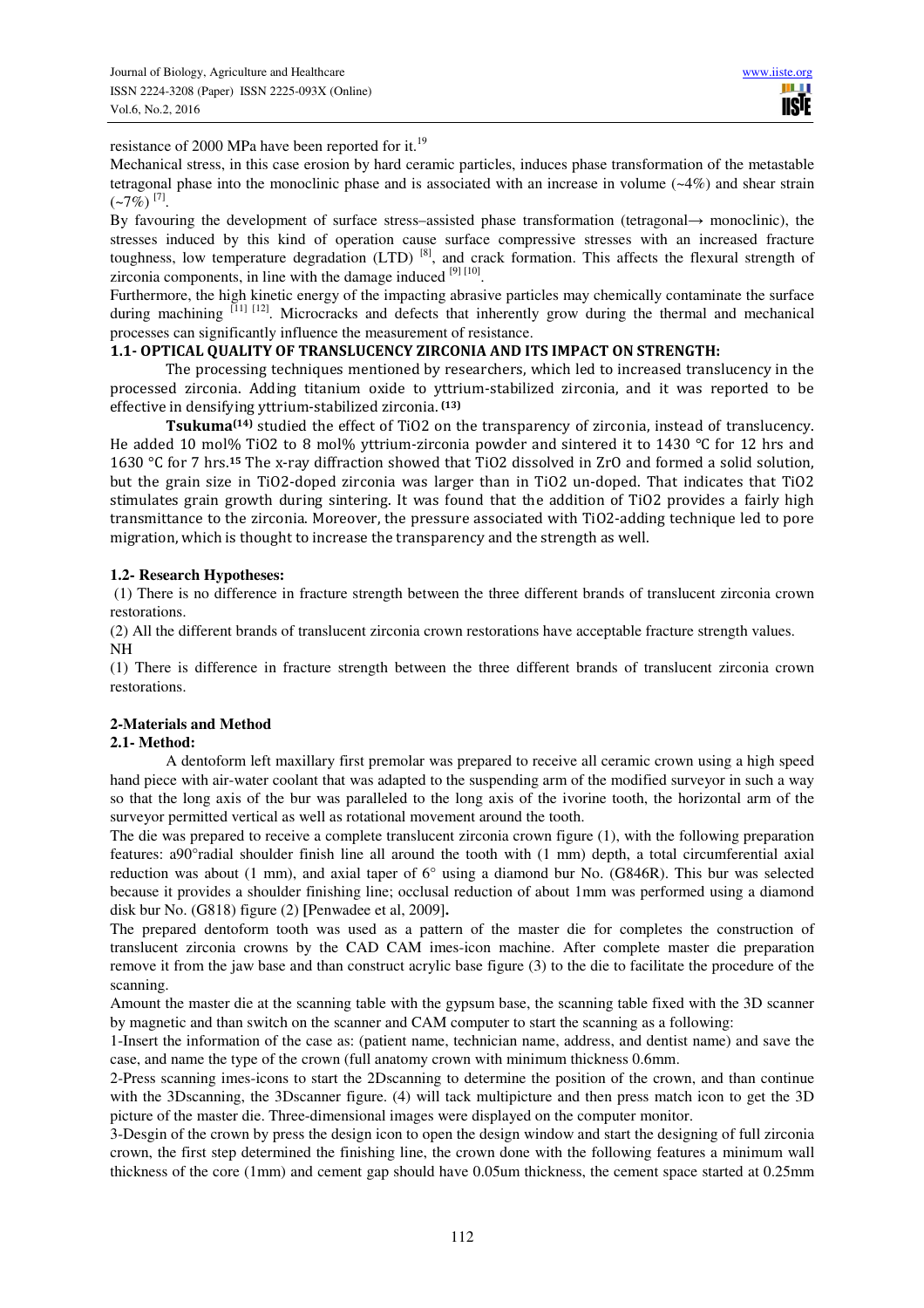from the finishing line, after complete the design of the crown copy it as a STL file and send it to the CAM computer to amount the design crown in to the translucent zirconia blank, the crown fixed in to the blank by three connector and than calculate the crown to the milling computer.

 The milling computer will receive the calculated crown from the CAM computer for crown milling, at the same manner copy (15) STL files for three groups, (5) STL files for every group, at the end result will obtain five translucent zirconia crowns for each group.

Translucent zirconia crowns have a one 3D scanning and one design and then the complete designed crown STL file copied (15) STL files so we have a standardizes in 3D scanning, designing, and thickness of the crowns.

The crowns that were milled separated from the blank by grind the connecter with micro motor machine by using carbide fisher bur.

#### **2.2- Coloring and Sintering:**

All the crowns apply color agent (Whitepex Monolith color paint on: Germany) to obtain the natural color to the crown. Sintering was carried out in the (HT-S MV mihmvogt-Germany) high **temperature** furnace the sintering temperature and sintering program according to the manufacture instruction.

#### **2.3. Fracture testing**

The 15 crowns were subjected to single load-to-fracture each groups figure (5). For single load-to fracture, the specimens were mounted on the universal testing machine (Laryee, Germany). And load-to-fracture was applied through a 9mm stainless steel indenter on the lingual aspect of the facial cusp at a rate of 1mm/min (Fig. 2). The load was applied until crowns broken.

#### **2.4- Statistical Analysis:**

The SPSS software package was used to perform the statistical analysis. Descriptive statistics were computed for fracture strength. Statistical methods were used in order to analyze and assess the results.

1-One-way ANOVA (analysis of variance) Tukey**'**s test was used to see if there were any significant differences among the means of groups.

2-LSD (least significant difference) test was carried out to examine the source of differences.

Statistical significance level to probability value (P) was determined to be as:

- 1-Non-significant at P≥0.05.
- 2-Significant at P<0.05.

3- High significant at P<0.01.

# **2.5- Samples grouping**: **-**

The (30) copies of STL files were divided into three groups according to the grand zirconia blank (figure 6):

- 1- Group (1) Imes-icor.
- 2- Group (2) Whitepeaks.
- 3- Group (3) Dentaldirect.

#### **3.Results**

A total of 15 samples (3 groups, 5 crowns per group) were measured. The results of the measurements, along with the results of the statistical analysis, are summarized in (Table 1) and graphically presented in table (1).

The overall mean fracture strength measurement for the Whitepeaks crowns was  $(2737.5 \pm 106)$  N, which was significantly higher than the two overall fracture strength mean measured for the Imes-icor crowns (3620  $\pm$  40) **N** and Dental direct crowns (3830  $\pm$  130) **N**, the Dental direct crowns which was lowers overall mean fracture strength measurement.

To spot whether the variation in the mean value at three groups, was statistically significant or not, one way (ANOVA) test was functional in table (3).

One (way-ANOVA) for translucent crowns milling machine groups (whitepeaks, Imes-icor and dental direct). HS: P<0.01(highly significant)

In (table 3), it was revealed that the difference in fracture strength mean values among three groups (whitepeaks, Imes-icor and dental direct) was statistically highly significant.

Additional analysis among three groups was performed using LSD test to examine the resource of the difference between the groups (whitepeaks, Imes-icor and dental direct).

This LSD test results show that there is highly significant difference between (whitepeaks) and (Imes-icor), while there is no significant difference between (Imes-icor) and (Dental direct), and between (whitepeaks) and (dental direct) there is highly significant difference as shown in Table (4).

This LSD test showed highly significant differences in the fracture strength values between the Whitepeaks and the (Imes-icor, Dental direct), showed non-significant differences in the fracture strength values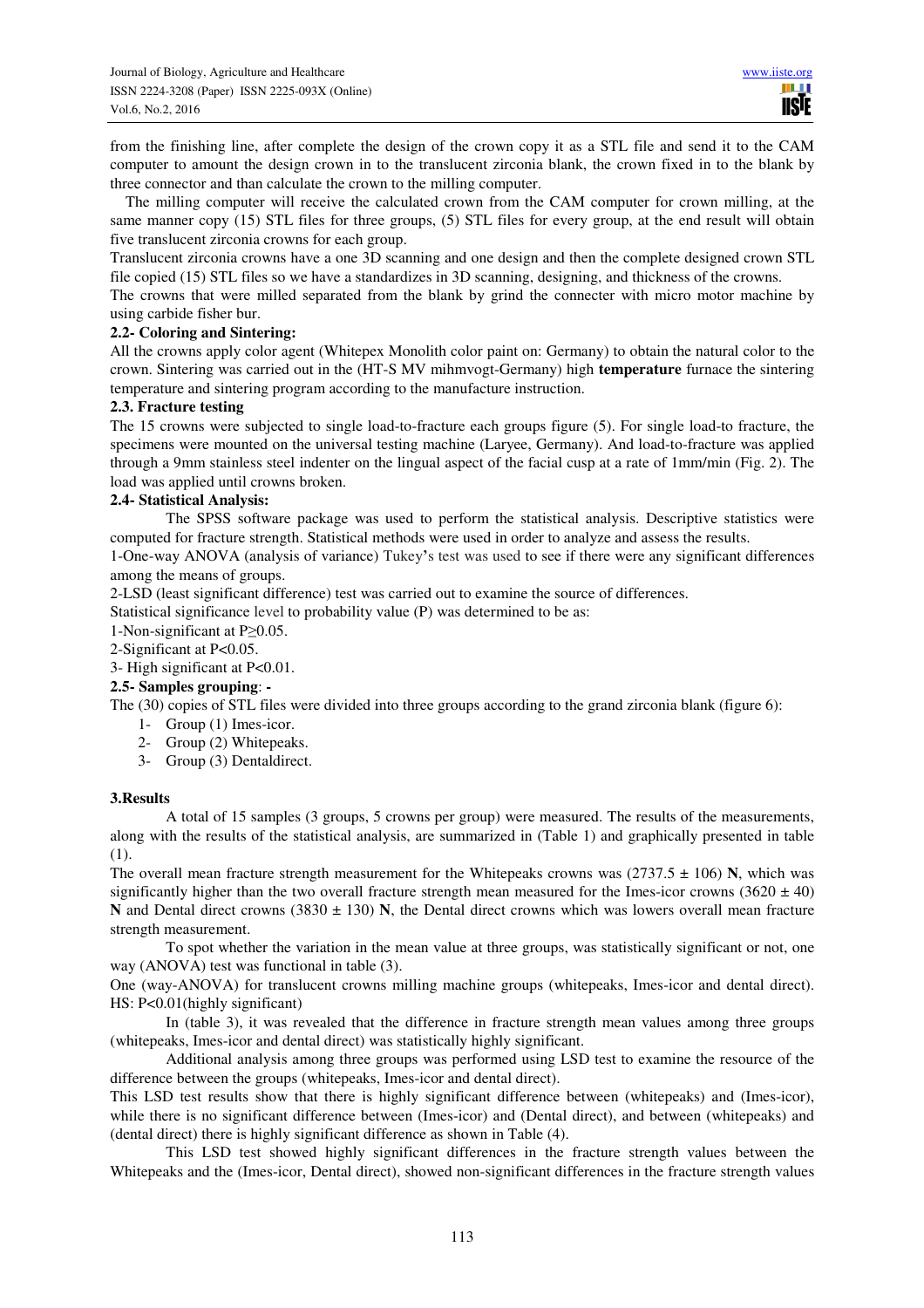between the Imes-icor and Dental direct and this was clearly shown in table (4) and figure (8).

#### **4. Discussion**

This study was undertaken to demonstrate the possible change in strength of sintered zirconia crowns by varying the brands of zirconia blanks. This is of interest because questions have arisen whether the brands of milled zirconia crowns can reach higher strength.

Luting agents were not used in this study because of the limited number of metal dies available for testing. Clinically, restorations are subjected to dynamic complex loading in saliva, which contains both organic and inorganic components. These conditions are quite different from the conditions used in this study; thus, further investigation should be carried out using stress corrosion or corrosion fatigue methodology so that the long-term performance of restorations can be predicted.<sup>22</sup>

#### The result agree with **CAMILLA J. et al<sup>16</sup>**

Attempts have been made to estimate the human maximum bite force, but estimates vary greatly and the literature presents a wide range of suggestions on the requirements for fracture strength of a dental restoration [17,18**–**19]. The average maximum bite force varies from one patient to another and intra-individually over time [17**–**

<sup>18].</sup> Moreover, the range varies markedly from one area in the mouth to another, increasing from the incisors to the third molar, being ~ 90**–**340 N in the anterior region, 220**–**450 N in the premolar region and 400**–**900 Nin the molar region [20**–**18] .

All groups tested in the present study presented results that exceeded human maximum bite force, the lowest fracture strength mean in the Whitepeaks group (2737.5 N), the highest fracture strength mean the Dentaldirect group (3830 N), and the imes-icor group (3620 N) highly significant different with the Whitepeaks group and non significant different with the Dentaldirect group.

Beuer et al. <sup>[20]</sup> concluded that monolithic Y-TZP crowns have a higher load-bearing capacity than veneered Y-TZP crown cores. In summary, monolithic high translucent Y-TZP crowns seem to be a promising treatment alternative, especially for patients with a history of fractured restorations.

The Dentaldirect group and the imes-icor group have highly marginal fitness compare to Whitepeaks group this may affected the fracture strength this may because when increase unfitness result in un equal distribution of load then this reduce fracture strength.

Also the difference in bending strength between the groups may play a role in difference between the groups in fracture strength, that the Dentaldirect has high bending strength 1200+-200 Mpa while Whitepeaks has lower bending strength which is 1108-1100 Mpa.

#### **5.Conclusion:**

Within the limitations of this in-vitro study, the following can be concluded:

All the different brands of translucent zirconia crown restorations groups tested in the present study presented results that have acceptable fracture strength values and exceeded human maximum bite force

. The fracture strength of Dentaldirect crowns is considerably higher than Fracture strength of Whitepeaks crowns.

. The null-hypothesis is thereby accepted.

. The hypothesis (1) is rejected

. The hypothesis (2) is accepted. There is difference in fracture strength between the three different brands of translucent zirconia crown restorations.

#### **References:**

1. Studart AR, Filser F, Kocher P et al. Mechanical and fracture behavior of veneer framework composites for all-ceramic dental bridges. Dent Mater 2007; 23(1): 115–123.

2. Beier US, Kapferer I, Dumfahrt H. Clinical long-term evaluation and failure characteristics of 1,335 allceramic restorations. Int. J Prosthodont 2012; 25(1): 70–78.

3. Vagkopoulou T, Koutayas SO, Koidis P, Strub JR. Zirconia in dentistry: part 1. Discovering the nature of an upcoming bioceramic. European Journal of Esthetic Dentistry 2009; 4: 2 - 23.

4. Blatz MB. Long-term clinical success of all-ceramic posterior restorations. Quintessence International 2002; 33: 415 - 426.

5. Raigrodski AJ. Contemporary materials and technologies for all- ceramic fixed partial dentures: a review of the literature. Journal of Prosthetic Dentistry 2004; 92: 557 - 62.

6. Piconi C, Maccauro G. Zirconia as a ceramic biomaterial. Biomaterials 1999; 20: 1 - 25.

7. Swain MV. Limitation of maximum strength of zirconia-toughened ceramics by transformation toughening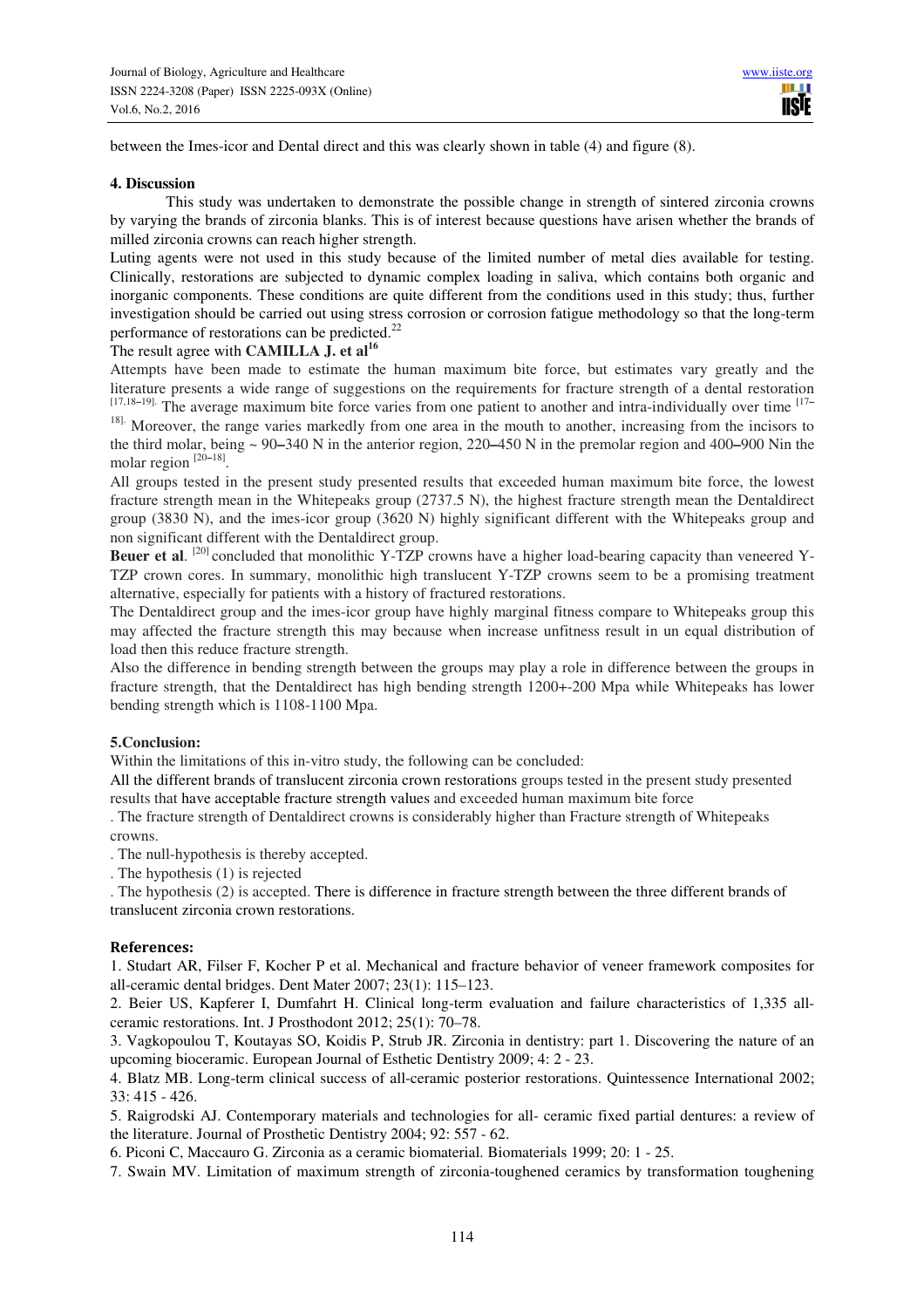increment. Journal of American Ceramic Society 1985; 68: C97 -C99.

8. Bonfante EA, Coelho PG, Guess PC, Thompson VP, Silva NR. Fatigue and damage accumulation of veneer porcelain pressed on Y-TZP. Journal of Dentistry 2010; 38: 318-324.

9. Guazzato M, Quach L, Albakry M, Swain MV. Influence of surface and heat treatments on the flexural strength of Y-TZP dental ceramic Journal of Dentistry 2005; 33: 9 - 18.

10. Guazzato M, Albakry M, Ringer SP, Swain MV. Strength, fracture toughness and microstructure of a selection of all-ceramic materials. Part II. Zirconia-based dental ceramics. Dental Materials 2004; 20: 449 - 56.

11. Rateick RG Jr, Karasek KR, Cunningham AJ, Goretta KC, Routbort JL. Solid-particleerosion of tungsten carbide/cobalt cement and hardened 440C stainless steel-A comparison. Wear 2006; 7: 773 - 78.

12. De Arellano-Lopez AR, Martınez-Fernandez J, Varela-Feria FM, Orlova TS, Goretta KC, Gutierrez-Mora F, Chen N, RoutbortJL. Erosion and strength degradation of biomorphic SiC. Journal of the European Ceramic Society 2004; 24: 861 - 70.

13. **Noguchi T.** Advance in high temperature chemistry 2. New York: Academic Press; 1967:274. 2010;31(9):682-4, 86, 88 passim; quiz 98, 700.

14.**Tsukuma K.** Transparent titania-yttria-zirconia ceramics. J Materials Sci. Letter 1986(5): 1143-4.

15. **McLean JW.** Polycarboxylate cements. Five years' experience in general practice. Br Dent J 1972; 132:9-15.

16. CAMILLA J, GRATIELA K, JOHNNY R, CHRISTEL L &PER VULT VON STEYERN Fracture strength of monolithic all-ceramic crowns made of high translucent yttrium oxide-stabilized zirconium dioxide compared to porcelain-veneered crowns and lithium di-silicate crowns Acta Odontologica Scandinavica. Early Online, 2013; 1–9

17. Larsson C, El Madhoun S, Wennerberg A, Vult von Steyern P. Fracture strength of yttria-stabilized tetragonal zirconia polycrystals crowns with different design: an in vitro study. Clin Oral Implants Res 2012; 23:820–6.

18. Koc D, Dogan A, Bek B. Bite force and influential factors on bite force measurements: a literature review. Eur J Dent 2010; 4:223–32.

19. Helkimo E, Carlsson GE, Helkimo M. Bite force and state of dentition. Acta Odontol Scand 1977; 35:297– 303.

20. Lassila V, Holmlund I, Koivumaa KK. Bite force and itscorrelations in different denture types. Acta Odontol Scand1985; 43:127–32.

21. Beuer F, Stimmelmayr M, Gueth JF, Edelhoff D. Naumann M. In vitro performance of full-contour zirconiasingle crowns. Dent Mater 2012; 28:449–56.

22. Potiket N, Chiche G, Finger IM. In vitro fracture strength of teeth restored with different all-ceramic crown systems. J Prosthet Dent 2004; 92:491-5.

**Figures:** 



**Figure (1) prepared tooth**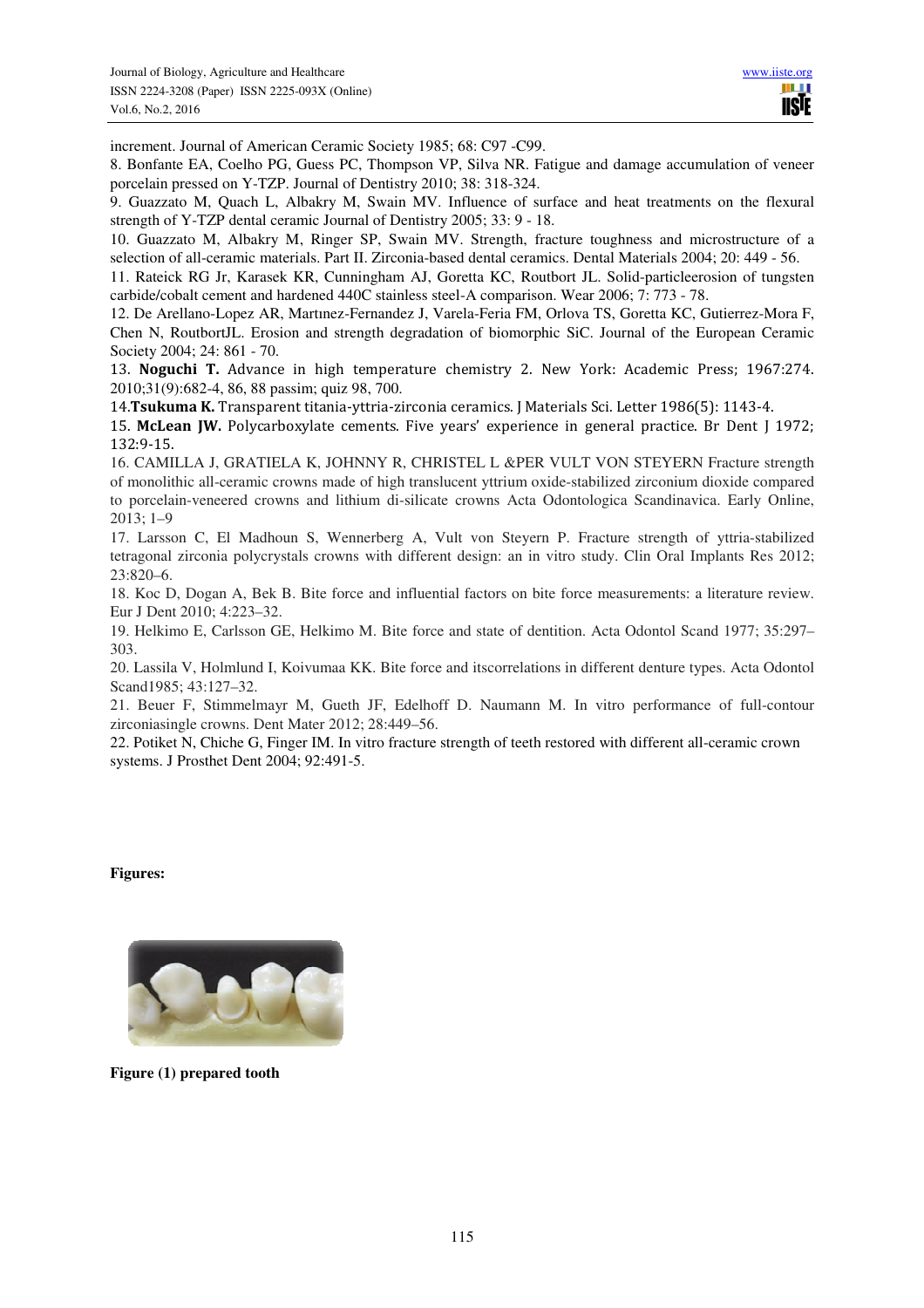



*Figure (2)Zirconia preparation<sup>18</sup> .* 



**Figure (3) Master die** 



**Figure (4) 3Dscan of imes-icor system.**



*Figure (5)* **prepared dentoform tooth**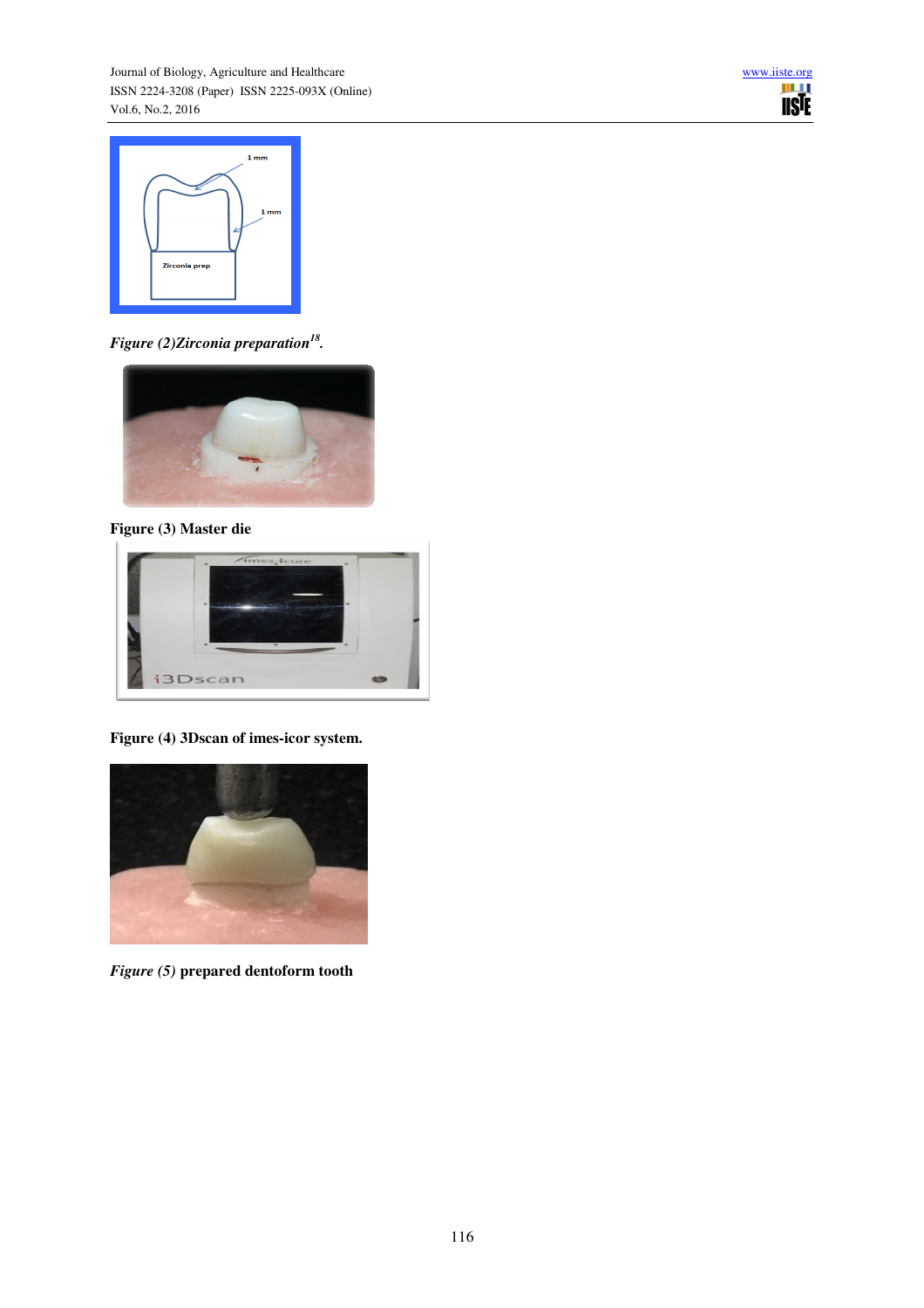



**Figure (6) Master die with 15 crowns of three groups.** 



*Figure (7) Groups distribution of translucent zirconia blanks.*



*Figure (8) LSD test between (Whitepex, Imes icor and Dental direct)*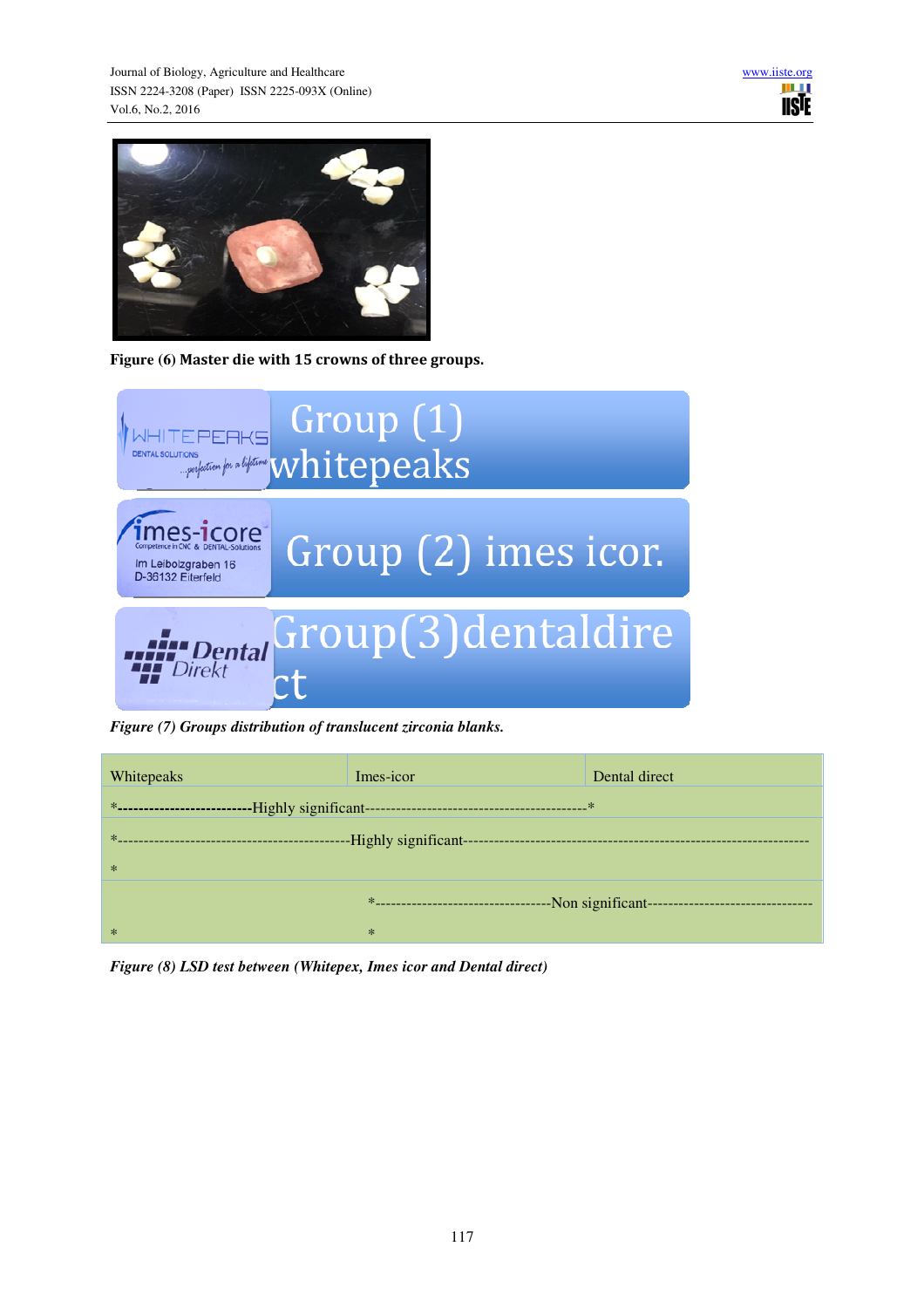# **Tables:**



*Table (1) Charts of the results of mean; high and low value fracture strength.* 

| Table 2 - Results of fracture strength measurements (Mean $\pm$ SD; in N) and statistical analysis. |    |           |                       |            |         |         |  |  |
|-----------------------------------------------------------------------------------------------------|----|-----------|-----------------------|------------|---------|---------|--|--|
|                                                                                                     | N  | Mean(N)   | <b>Std. Deviation</b> | Std. Error | Minimum | Maximum |  |  |
| White peaks                                                                                         | 5  | 2737.5000 | 213.60009             | 106.80005  | 2450.00 | 2900.00 |  |  |
| Imes icor                                                                                           | 5  | 3620,0000 | 90.82951              | 40.62019   | 3500.00 | 3700.00 |  |  |
| Dental direct                                                                                       | 5  | 3830.0000 | 292.83101             | 130.95801  | 3400.00 | 4200.00 |  |  |
| Total                                                                                               | 15 | 3442.8571 | 512.10619             | 136.86614  | 2450.00 | 4200.00 |  |  |

Table (3): One way- ANOVA for translucent crowns milling machine groups (Whitepeaks, Imes icor and Dental direct).

|                       | Sum of Squares | df | Mean Square | $\overline{F}$ | Sig. |
|-----------------------|----------------|----|-------------|----------------|------|
| <b>Between Groups</b> | 2896410.714    |    | 1448205.357 | 31.061         | .000 |
| <b>Within Groups</b>  | 512875.000     | 11 | 46625.000   |                |      |
| Total                 | 3409285.714    | 13 |             |                |      |